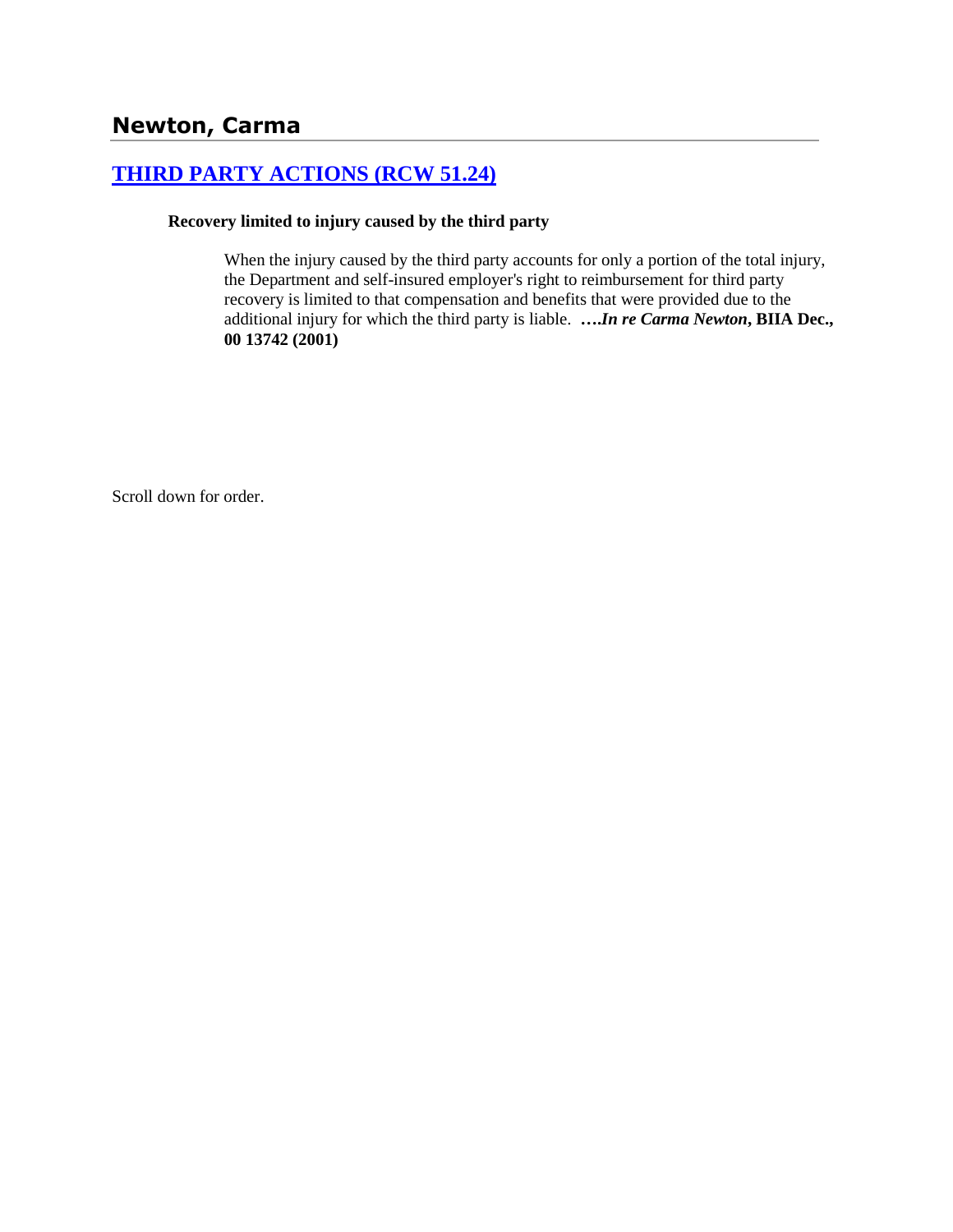## **BEFORE THE BOARD OF INDUSTRIAL INSURANCE APPEALS STATE OF WASHINGTON**

**)**

**IN RE: CARMA F. NEWTON ) DOCKET NO. 00 13742**

**CLAIM NO. W-167006 ) DECISION AND ORDER** 

APPEARANCES:

Claimant, Carma F. Newton, by Law Offices of Miracle, Pruzan, Pruzan & Baker, per Steven R. Pruzan

Self-Insured Employer, Renton School District No. 403, by Law Offices of Wallace, Klor & Mann, P.C., per Schuyler T. Wallace, Jr. and Linda D. Conratt

The claimant, Carma F. Newton, filed an appeal with the Board of Industrial Insurance Appeals on March 31, 2000, from an order of the Department of Labor and Industries dated March 3, 2000. The order affirmed an order dated December 10, 1999, which indicated the claimant recovered \$165,000, and distributed proceeds: (1) net to attorney \$68,762.85; (2) net to claimant \$32,725.14; and (3) net to Department \$405.95. The order declared the self-insured employer's statutory lien against the third party recovery as \$56,799.27, and the Department's statutory lien as \$695.96. The order made demand for reimbursements by the claimant to the self-insured employer in the amount of \$32,725.14, and to the Department in the amount of \$405.95. The order declared an excess recovery of \$22, 777.48 [no benefits to be paid until this amount has been expended by the claimant for costs incurred as a result of condition(s) covered under the claim]. **REVERSED AND REMANDED.**

## **PROCEDURAL AND EVIDENTIARY MATTERS**

Pursuant to RCW 51.52.104 and RCW 51.52.106, this matter is before the Board for review and decision on a timely Petition for Review filed by the self-insured employer to a Proposed Decision and Order issued by the industrial appeals judge March 15, 2001. The industrial appeals judge reversed the order of the Department dated March 3, 2000. The industrial appeals judge remanded the appeal to the Department with directions to recalculate the third party settlement distribution, limiting the Department's and self-insured employer's rights to reimbursement to those claim costs caused by the third party malpractice for which Ms. Newton's settlement award compensates.

45 46 47 The Board has reviewed the evidentiary rulings in the record of proceedings and finds that no prejudicial error was committed. We affirm the rulings.

9/17/01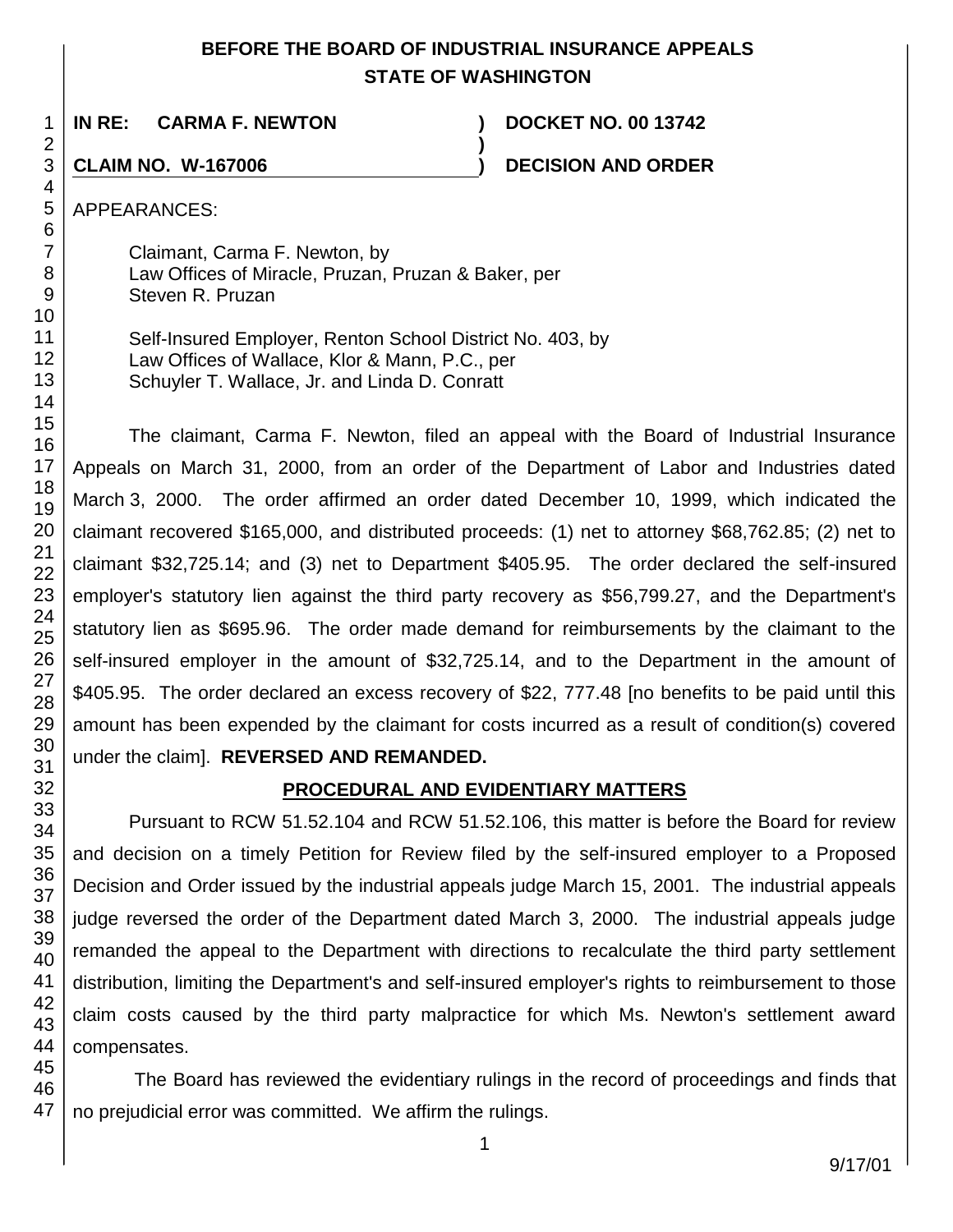#### **DECISION**

We have granted review to carefully consider the question of law upon which resolution of this appeal must be decided. Does the self-insured employer's and/or Department's right to reimbursement from a third party medical malpractice recovery under Chapter 51.24 RCW include **all** benefits provided the worker on account of the covered industrial injury or occupational disease? Or, to the contrary, is the right to reimbursement limited to reimbursement only for those benefits provided to the worker on account of the malpractice? We agree with the claimant, Carma F. Newton, and our industrial appeals judge. We determine the right to reimbursement is limited to reimbursement for benefits provided on account of the malpractice for which the third party recovery was obtained.

The facts for purposes of legal discussion are not significantly in dispute. Ms. Newton sustained an industrial injury to her right foot and ankle in April 1997. Ms. Newton alleged that a medical center and a radiologist, providing her medical services immediately following her industrial injury, failed to diagnose a heel bone fracture that was caused by the industrial injury. Another physician, Dr. Martin Tullus, made the proper diagnosis about seven weeks later in June 1997. By that time, due to the nature of the tissue changes that had taken place, it was deemed too late for open reduction and internal fixation of the fracture. The latter would have been the treatment of choice had the proper diagnosis been made in the first instance. It was decided the better course was to let the natural, but less desirable, bodily healing take place and to then, later still, provide further repair and treat accompanying adverse side effects that might result.

Ms. Newton sued the medical center and the radiologist for medical malpractice,<sup>1</sup> alleging the missed diagnosis was reflective of services below the accepted standard of care and that the delay in diagnosis, and therefore delay in proper treatment, caused her harm. Through this action, Ms. Newton recovered a settlement of \$165,000.

Under Ms. Newton's industrial insurance claim, the self-insured employer, Renton School District No. 403, and the Department of Labor and Industries, became responsible for providing

l

When injury to the worker occurs on account of a third party, not the employer or a person in the same employ, the worker may elect to pursue the third party action. When the worker elects not to pursue the action, or makes no election, the right to pursue the action devolves to the Department or the self-insured employer. RCW 51.24.030 and .050. Here, Ms. Newton chose to pursue the medical malpractice action. However, regardless of who pursues the action, the Department and/or self-insured employer are entitled to a portion of the proceeds of eventual recovery that remain, if any, from the action after attorneys' fees and costs and an initial one-fourth share is distributed to the worker. RCW 51.24.050 and .060.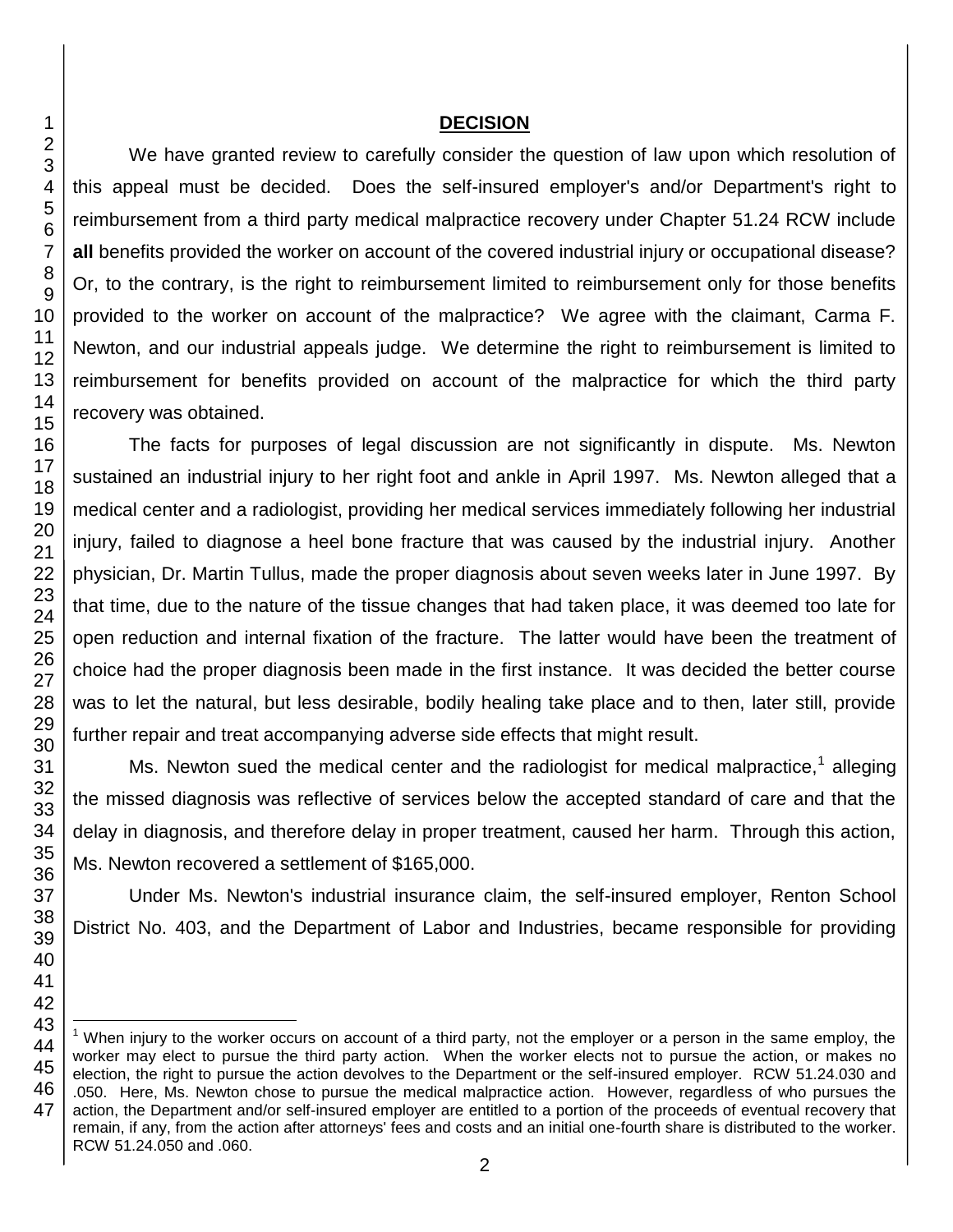Ms. Newton medical and disability benefits for the industrial injury, including those benefits made necessary due to the medical malpractice. $2^2$ 

The Department issued an order distributing the settlement, as we described at the outset. In its calculation of the self-insured employer's and the Department's rights to reimbursement out of the medical malpractice settlement proceeds, the Department included the cost of all the benefits paid up to that point under Ms. Newton's workers' compensation claim. Ms. Newton appealed from the Department order. At hearing, Ms. Newton presented testimony, including that of Dr. Tullus, that distinguished Ms. Newton's need for medical services and disability caused by the medical malpractice from her estimated medical services and disability had the medical malpractice not occurred. For instance, although it was estimated the surgical costs remained about the same, according to Dr. Tullus, the delayed diagnosis caused a much longer period of convalescence. And, according to Dr. Tullus, the delay in diagnosis is at least in part a cause of Ms. Newton's arthritis.

We are not aware of any prior Decision and Order of this Board or any decisions published by the appellate courts of this state that have addressed precisely the question before us.<sup>3</sup>

l  $2$  It is settled law that the consequences of treatment for an industrial injury are considered to be part and parcel of the injury itself. *In re Arvid Anderson*, BIIA Dec., 65,170 (1986), citing *Anderson v. Allison*, 12 Wn.2d 487 (1942) and *Ross v . Erickson Construction Co.*, 89 Wash. 634 (1916).

 $3$  The bulk of decided cases concerning distribution of third party action proceeds under Ch. 51.24 RCW concern either the arithmetic of third party distribution and/or the matter of what portion of a third party **recovery** is available to satisfy a lien. To illustrate the variety of issues in these two general areas: *Frost v. Department of Labor & Indus.*, 90 Wn. App. 627 (1998), reconsideration denied, review denied 137 Wn.2d 1001 [underinsured motorist recovery is subject to lien]; *Flanigan v. Department of Labor & Indus.*, 123 Wn.2d 418 (1994) [whether recovery for loss of consortium is subject to lien]; W*ashington Ins. Guar. Ass'n v. Department of Labor & Indus.*, 122 Wn.2d 527 (1993) [whether claimant's recovery from Washington Insurance Guarantee Association, standing in the shoes of insolvent insurer, is subject to Department lien]; *Stamp v. Department of Labor & Indus.*, 122 Wn.2d 536 (1993) [whether claimant's recovery from Oregon Insurance Guarantee Association, standing in the shoes of insolvent insurer, is subject to Department lien]; *Clark v. Pacificorp*, 118 Wn.2d 167 (1991) [procedure for determining employer's percentage of fault in third party action in order to proportionately reduce reimbursement right]; *Ravsten v. Department of Labor & Indus.*, 108 Wn.2d 143 (1987) [Department share of attorneys fees]; *Davis v. Department of Labor & Indus.*, 71 Wn. App. 360 (1993), review denied 123 Wn.2d 1016 [calculation of offset against future benefits]; *Tallerday v. Delong*, 68 Wn. App. 351 (1993) [proceeds of legal malpractice suit, for failure to adequately pursue third party, subject to insurer's lien]; and, *In re Richard R. See*, BIIA Dec., 90 0943 (1991) [whether lien adheres to "nuisance value" recovery]. In contrast, the matter of what is included in the **lien** has been the subject of few reported decisions of which we are aware. *Madrid v. Lakeside Indus.*, 98 Wn. App. 270 (1999) considered the inclusiveness of the term "benefits paid" in RCW 51.24.060. Unlike the case before us, however, the benefits paid in *Madrid* were all for the same injury. The court only considered the timing of the benefits—whether the lien for benefits paid was limited to benefits provided up to the time of third party recovery or whether the Department could include later paid benefits. In *Ziegler v. Department of Labor & Indus*., 42 Wn. App. 39 (1985), review denied 105 Wn.2d 1007 (1986), the court determined that administrative costs, such as for a medical examination at the request of the Department, were not "benefits paid," and therefore such costs were not to be included in the insurer's lien on the third party recovery. In *Ziegler*, as in *Madrid*, the court was concerned with only one injury; the harm caused by the third party was one and the same as the harm caused by the industrial injury. The *Ziegler* court, therefore, considered only whether the insurer's expenditures were or were not for "benefits." The issue before us is not whether a particular expenditure is for a "benefit" in the generic sense, but rather the issue is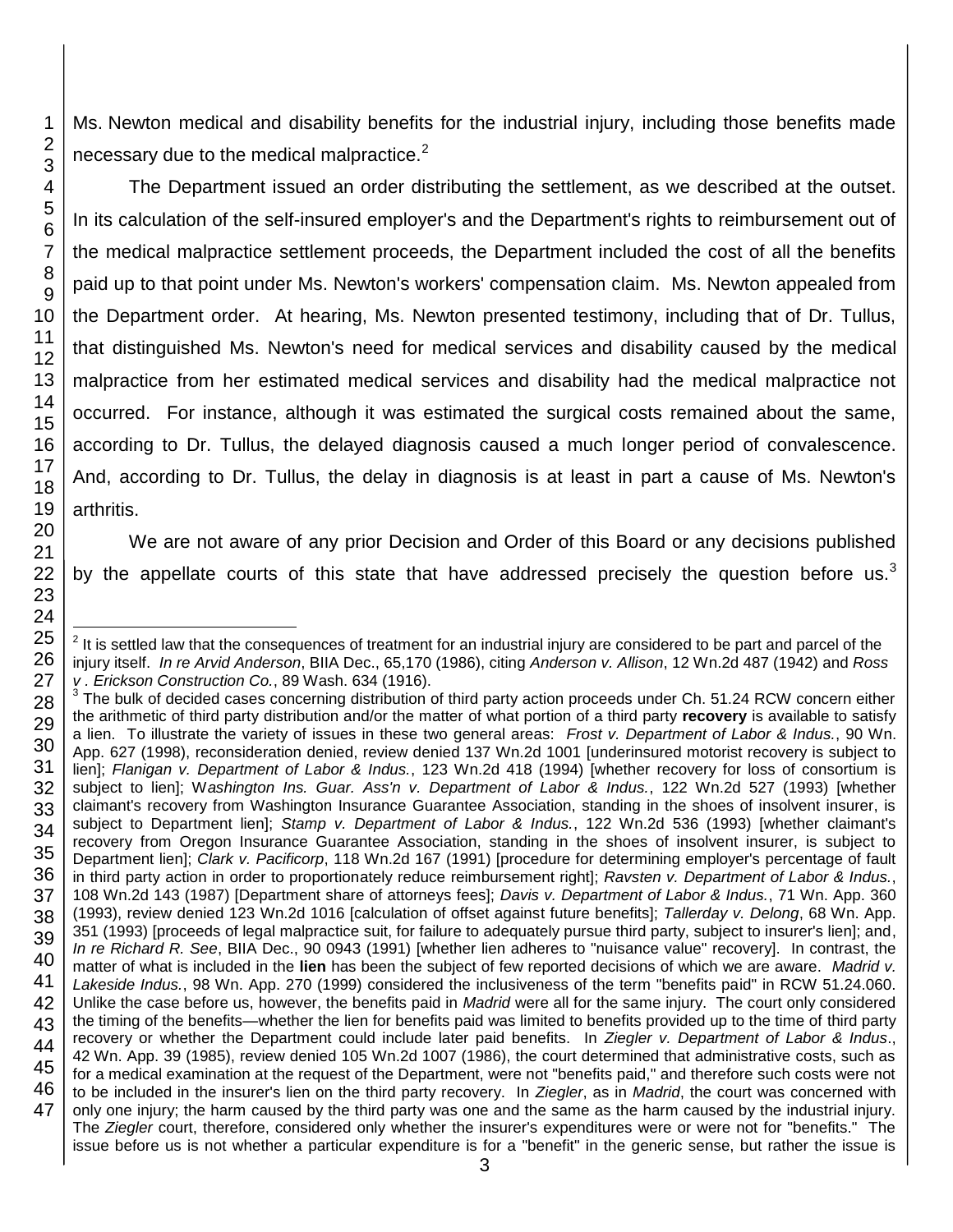RCW 51.24.030, pertaining to the worker's right to pursue the third party action, provides:

(1) If a third person, not in a worker's same employ, is or may become liable to pay damages on account of a worker's injury for which **benefits and compensation** are provided under this title, the injured worker or beneficiary may elect to seek damages from the third person.

Our Legislature, in RCW 51.04.010, declared that,

all phases of the premises [remedies for worker injuries received in employment] are withdrawn from private controversy, . . . and to that end all civil actions and civil causes of actions for such personal injuries and all jurisdiction of the courts of the state over such causes are hereby abolished, except as in this title provided.

Resolution of the legal question, whether the workers' compensation insurers' lien is for monies paid for all benefits under the claim or only for those benefits for which monies are paid on account of the medical malpractice, turns upon a proper reading of Ch. 51.24 RCW. More particularly, the determination turns upon the meaning given to those statutory terms that directly identify, and indirectly reference, insurer expenditures for which the lien or right to reimbursement is given.

Chapter 51.24 RCW is a complex statutory scheme, set within the already larger, complex scheme of the Industrial Insurance Act, RCW Title 51. Along with establishing an exception to the exclusive remedy provisions of the Industrial Insurance Act, $<sup>4</sup>$  in Ch. 51.24 RCW the Legislature has</sup> dealt with a host of issues concerning when a third party may be sued generally, who may bring suit, notice to the insurers, the collateral source rule within the third party action, loss of consortium claims, underinsured motorist insurance, claims against design professionals, compromise of third party claims, appointment of special attorneys general to prosecute third party claims, in addition to the provisions before us more explicitly dealing with distribution of recoveries. The provisions with which we are primarily concerned relating to distribution of recoveries, are themselves very detailed in setting forth the specific legislatively prescribed balance of financial interests of workers, self-insurers, and the Department, as well as accounting for the fees and costs associated with prosecution of actions against third parties.

It is important that we have in full view at least those terms that identify or reference the expenditures for which the insurers are given reimbursement rights, within their most immediate context in this complex chapter. We have highlighted those terms in the following governing

**which** benefits are to be considered, all benefits or only those paid on account of the harm caused by the third party. *Ziegler* is not instructive in this regard.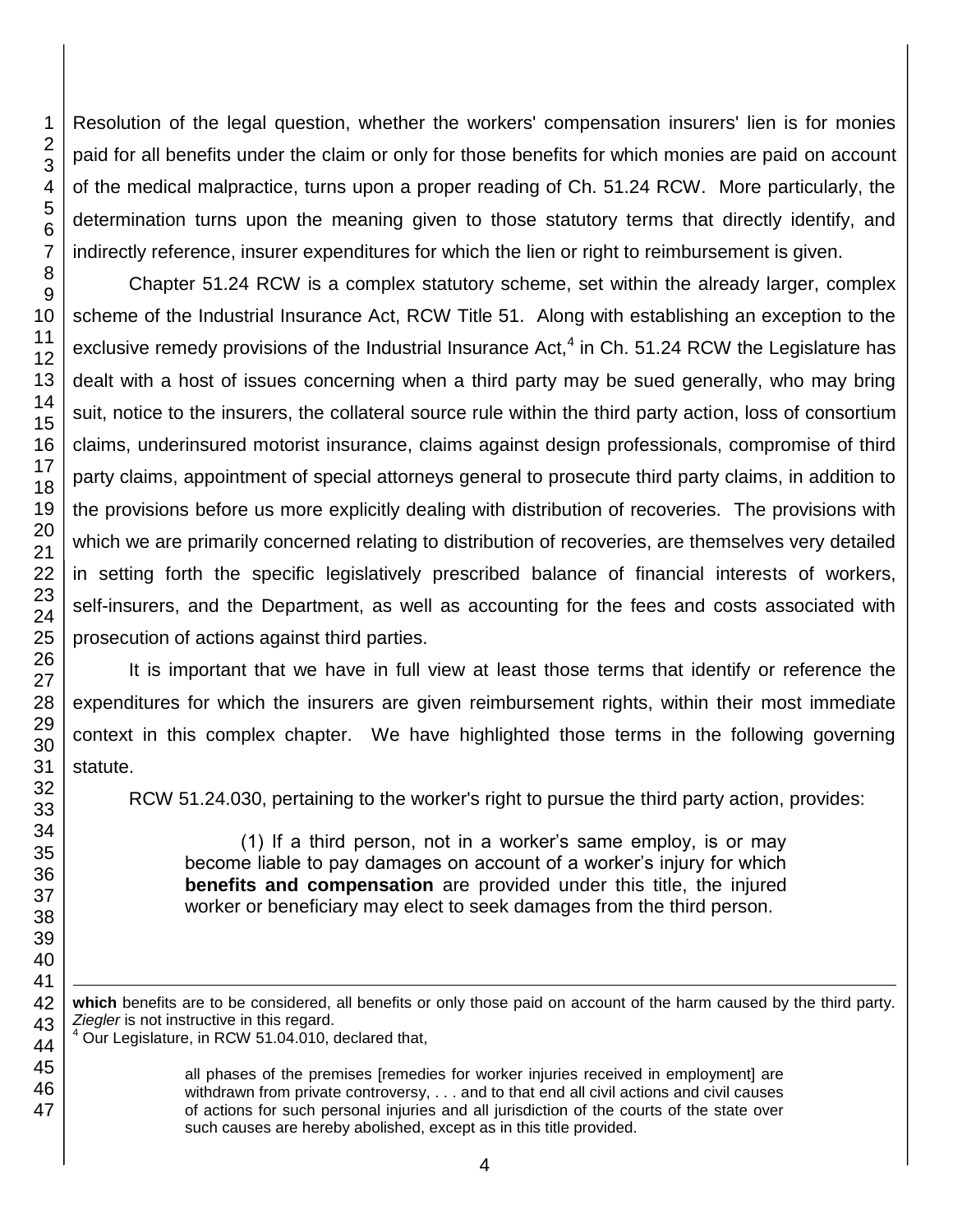(3) For the purposes of this chapter, "injury" shall include any physical or mental condition, disease, ailment or loss, including death, for which **compensation and benefits** are paid or payable under this title.

We do not venture into the task of resolving, a matter of heretofore undecided law, the conflicting interpretations of these terms put before us by the parties without having fully in mind relevant rules of statutory construction. These rules are designed to guard against supplanting legislative judgment with our own judgment, while also assisting us in determining the meaning of the legislated terms of the statute. Well established rules of statutory construction direct that the words of a statute "must be accorded their ordinary meaning" and resort to further statutory construction is warranted only if the statute is ambiguous. *Davis v. Department of Labor & Indus.*, 71 Wn. App. 360, 363 (1993), review denied 123 Wn.2d 1016, citing *State v. Halsen*, 111 Wn.2d 121, 123 (1988) and *State v. McKelvey*, 54 Wn. App. 140, 142 (1989). Absent a contrary legislative intent, we construe statutory language according to its plain and ordinary meaning. *Flanigan v. Department of Labor & Indus.*, 123 Wn.2d*.* 418, 426 (1994). However, clear legislative intent of an act must control where the terms of a statute are ambiguous. *Tallerday v. Delong*, 68 Wn. App. 351, 359 (1993), citing *Newby v. Gerry*, 38 Wn. App. 812, 814 (1984).

When statutory language is susceptible of more than one reasonable interpretation, it is ambiguous. "The primary goal of statutory construction is to carry out legislative intent." *Cockle v. Department of Labor & Indus.*, 142 Wn.2d 801, 807-808 (2001); *Subcontractors & Suppliers Collection Services v. McConnachie*, Slip Op. No. 19574-1-III (June 14, 2001). We derive legislative intent primarily from the statute's language. *Ibid.,* citing *City of Bellevue v. E. Bellevue Cmty. Council,* 138 Wn.2d 318, 338 (1999). In doing so, we read the statute as a whole. *McConnachie,* citing *Miller v. City of Tacoma,* 138 Wn.2d 318, 338 (1999) (Madsen, J., concurring/dissenting); and, *Clark v. Pacificorp*, 118 Wn.2d. 167, 176 (1991). We try to place the language in the context of the overall legislative scheme. *McConnachie.* "Each provision must be viewed in relation to other provisions and harmonized, if at all possible . . ." *State v. Keller*, 143 Wn.2d 267, 277 (2001), citing *State v. Thorne*, 129 Wn.2d 736, 761 (1996). Statutes must be construed so that all language is given effect with no portion rendered meaningless or superfluous. *Keller* at 277, citing *Davis v. Department of Licensing,* 137 Wn.2d 957, 963 (1999). Statutes are not interpreted to reach absurd and fundamentally unjust results. *Flanigan*, 123 Wn.2d at 425-426. We should avoid constructions of a statute "that yield unlikely, strange, or absurd consequences." *Keller*, 143 Wn.2d at 277, citing *State v. Contreras*, 124 Wn.2d 741, 747 (1994).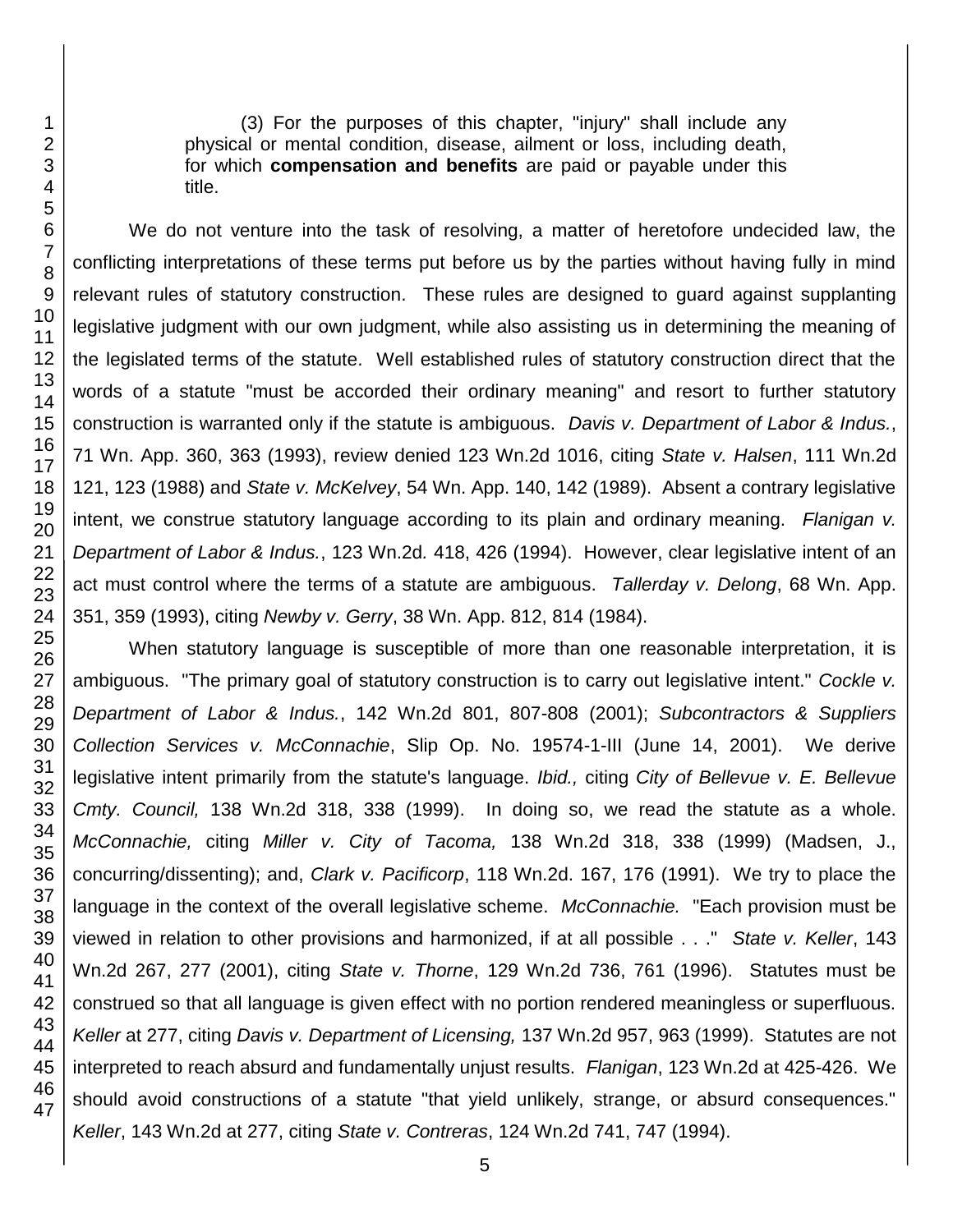We are also mindful of broad, substantive views of our courts in other circumstances having to do with workers' compensation insurers' reimbursement rights under Ch. 51.24 RCW:

> The Department has an unqualified, unrestricted right to all of the balance [of the worker's third party recovery after subtracting statutory amounts] to the extent of the amount of compensation and benefits paid and payable.

*Washington Insurance Guarantee Association (WIGA) v. Department of Labor & Indus.*, 122 Wn.2d 527, 535 (1993), quoting *Maxey v. Department of Labor & Indus.*, 114 Wn.2d 542, 546 (1990). Such reimbursement is mandated so that the accident and medical funds of the workers' compensation insurers are protected and not charged for damages caused by a third party and so that the worker does not make a double recovery. The purposes of the Industrial Insurance Act would be defeated if the workers' compensation insurer's rights to reimbursement were impaired. *WIGA*, 122 Wn.2d at 530-531 and 535. *See also*, *Maxey*, 114 Wn.2d at 549; and, *Pacificorp*, 118 Wn.2d at 184-185. Although the Industrial Insurance Act is to be liberally construed for the purpose of reducing to a minimum the suffering and economic loss arising from injuries and/or death occurring in the course of employment, the doctrine of liberal construction is inapplicable where the injured worker's right to benefits is not at issue. Public policies underlying the Act oppose double recoveries and protect the workers' compensation funds. *Frost v. Department of Labor & Indus.*, 90 Wn. App. 627, 637 (1998).

Potential for differing reasonable<sup>5</sup> understandings of the key statutory terms of concern to us here is apparent upon close examination of the immediate context in which the terms first appear in Ch. 51.24. RCW. In RCW 51.24.030(1), the term, "benefits and compensation" is **followed** by the modifying phrase "are provided under this title." In subsection .030(3), the term "compensation and benefits" is followed by the like modifying phrase "are payable under this title." Terms elsewhere in Ch. 51.24 referencing benefits (see portions earlier quoted) more often than not are used alone without any like modifier. However, "benefits paid" is followed by the modifying phase "under this title" in RCW 51.24.060(1)(c)(i) pertaining to distribution, when identifying the upper limit or "extent" of the insurer's proportionate attorneys' fees. And, "entitlement" is followed by the modifying phrase

l

<sup>&</sup>lt;sup>5</sup> A statute is ambiguous if it is susceptible of "reasonably" being interpreted in different ways, but is not ambiguous simply because different interpretations are "conceivable." Courts are not "obliged to discern any ambiguity by imagining a variety of alternative interpretations." *State v. Keller*, 143 Wn.2d at 226-227. We have, above, chosen to refer to a "potential" for different reasonable interpretations. We do believe a working definition of terms such as "benefits and compensation" can be derived from the language of the statute itself, without final resort to legislative history, policy considerations or other sources, to additionally inform us of legislative intent. Such further considerations, however, support our reading of the language of the statute.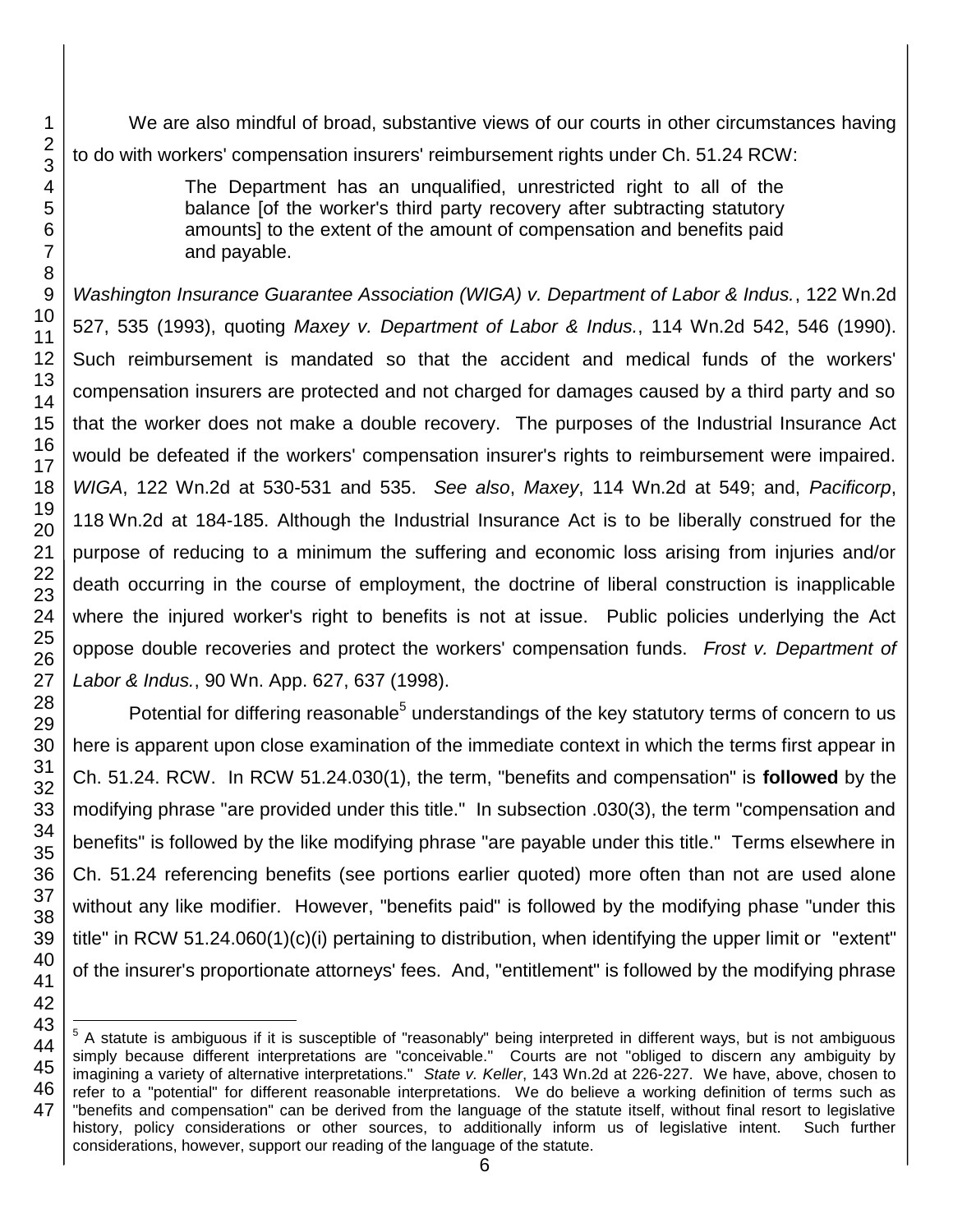"under this title" in RCW 51.24.090(1) when referencing the value of workers' benefits as a threshold settlement amount, beneath which the claimant may not agree without insurer consent.

Self-insurer Renton School District No. 403 argues in effect that all benefits which it has paid "under this title" (i.e., the Workers' Compensation Act) must be included in its lien against Ms. Newton's third party medical malpractice recovery. Renton School District No. 403 argues that any lesser lien is tantamount to a reduction or compromise of the lien to which it is entitled and perceives no authority for such reduction. The insurer's arguably plain reading of the statute at first blush finds some support. The modifying phrase "under this title" may lead a reasonable person to at least initially read the statute to use "benefits and compensation" as all inclusive, particularly if the reader has favorably in mind, or is inclined to buttress their reading with, the policy goal of protecting or replenishing the workers' compensation insurers' funds. *See WIGA*, *Pacificorp*, and *Maxey.* 

The attraction of self-insured Renton School District No. 403 to the seemingly simple term "benefits and compensation" and, moreover, to the expansive modifying phrase "under this title," is understandable. We must, however, read subsection .030(1) as a whole, as well as acknowledge its place in context of the overall legislative scheme. *McConnachie.* We perceive no room for dispute about the latter, its place in the overall legislative scheme. The primary legislative purpose of RCW 51.24.030(1) is to establish an exception to the exclusive remedy provision of RCW 51.04.010. See Footnote No. 4, herein. RCW 51.24.030(1) describes under what circumstances, a worker or beneficiary may file suit for damages that are also covered by the otherwise exclusive remedies of the Industrial Insurance Act.

Although the primary purpose of RCW 51.24.030(1) is not that of defining "benefits and compensation," careful reading of the statutory language discloses that, **in Ch. 51.24.RCW**, the Legislature has used the term "benefits and compensation" with a more narrow, particular meaning than urged by the self-insured employer. In .030(1), "benefits and compensation" has three identifying adjective characteristics, rather than only the one focused upon by the self-insured employer. These three characteristics of "benefits and compensation" are that they are: (1) provided for; (2) under the Title; and (3) for damages for an injury to the worker for which a third party may become liable.

Within the conditions precedent described by .030(1), "damages" and "benefits and compensation" are necessarily brought together so as to share characteristics **in common**. They share in common both the third party liability and the worker injured in the workplace. When this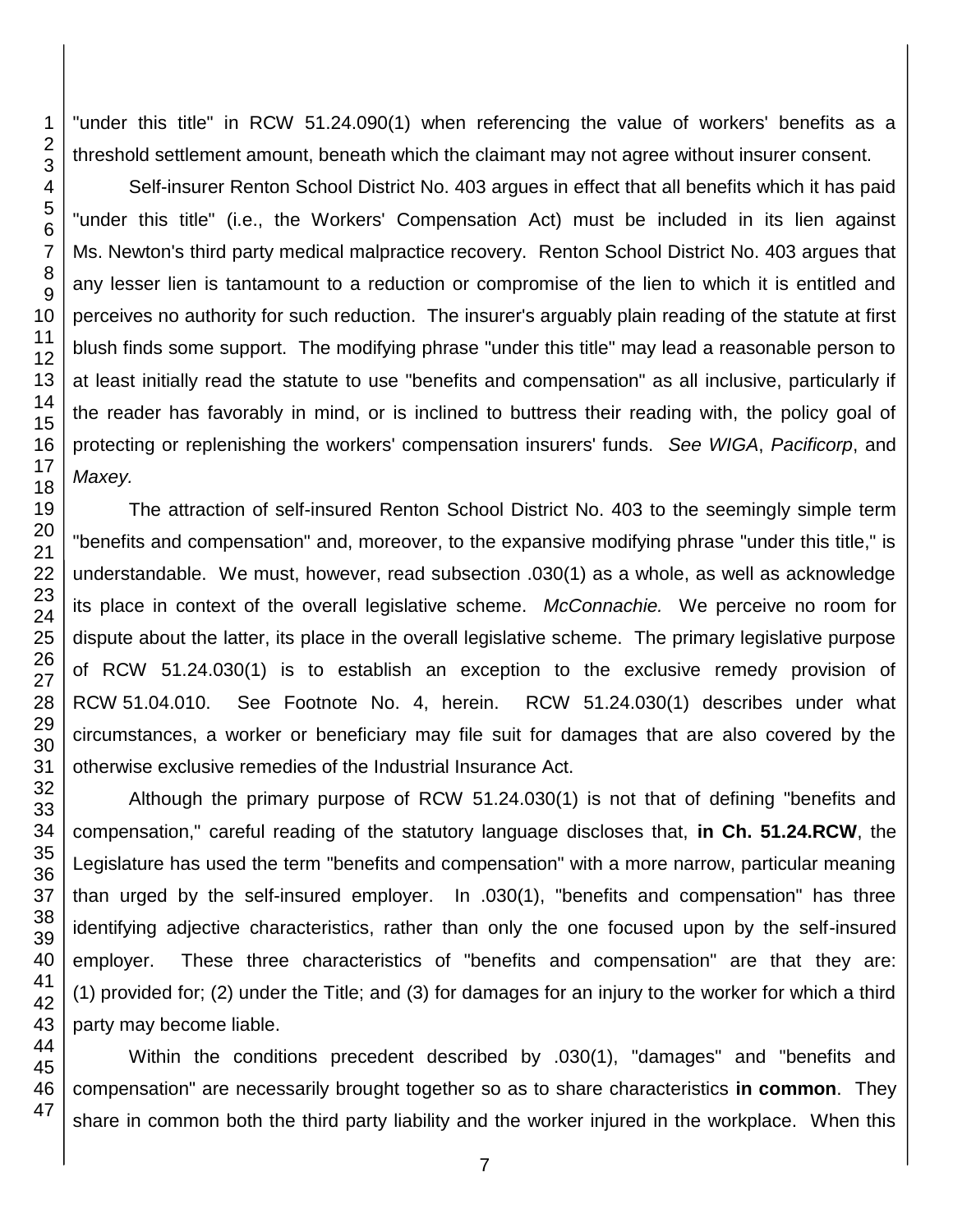commonality occurs, .030(1) creates an exceptional cause of action otherwise "abolished" by RCW 51.04.010. An exception to the otherwise exclusive workers' compensation remedy for workplace injuries is created **only** when this commonality occurs. The commonality occurs **only** when "a third person, not in a worker's same employ" is, or may become, liable due to injury to the worker.

The construction given by the self-insured employer (that the "benefits and compensation" referenced in RCW 51.24.030(1) are larger, greater or broader than the injury giving rise to the "damages" for which a "third person" . . . is or may become liable to pay") would lead to an absurd interpretation, destroying the commonality necessary to the cause of action. Under the employer's interpretation, the Legislature would be concerning itself in Ch. 51.24. RCW with benefits and compensation that were **not** for damages caused by the third party. This is contrary to the premise of the chapter. The premise of RCW 51.24.030(1), and the entire third party chapter, Ch. 51.24 RCW, is an assumed identity of substance in damage or harm or injury, and the need for benefits and compensation. That identity is in the actual or potential liability of the third person to the worker. The Legislature, in Ch. 51.24 RCW, is not creating an exceptional cause of action related to any benefits **other** than those provided for damages due to the injury for which the third party may become liable.

Thus, the self-insured employer's expansive reading of "benefits and compensation" is not supported upon close examination of the language of the statute with the overall statutory scheme in view. Rather, close reading supports only a narrow interpretation of "benefits and compensation," coincident only with benefits under Title 51 RCW that have been provided on account of damages for which the third party may be liable. This interpretation is also most consistent with policy considerations previously identified by our courts as underlying Ch. 51.24. RCW. The primary considerations are: holding third parties liable so that industrial accident funds are protected and replenished; and, avoiding double recoveries. *Maxey; Frost.* As indicated by the industrial appeals judge in the Proposed Decision and Order, the absence of a lien for workers' compensation benefits not paid on account of third party damages does not amount to a double recovery for the worker.

Conversely, we are not aware of any public policy that would support the protection or replenishment of industrial accident funds by creating a lien upon third party recoveries for benefits that were not provided for third party damages. Indeed, such would be contrary to the legislatively prescribed scheme. For instance, in the prescribed scheme, a worker is distributed any excess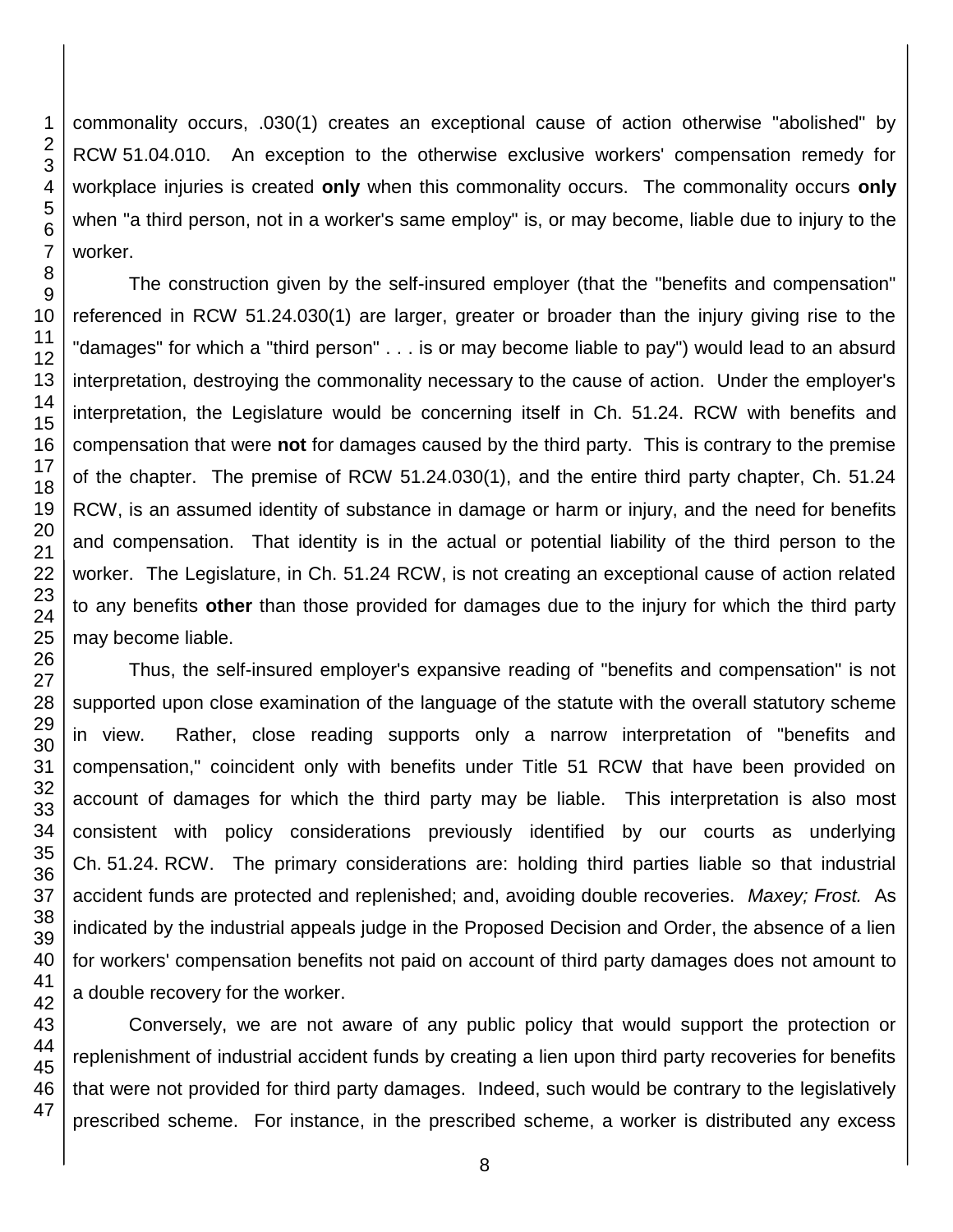recovery that remains after attorneys' fees and costs, the worker's one-fourth share, and the insurers' shares are distributed from the third party recovery. There is no double recovery when the excess damages distributed to the worker do not share commonality, in the nature we described earlier, with workers' compensation benefits provided to the worker. However, increasing the insurers' liens so as to include benefits not having such commonality would, in equal amount, reduce the excess distributed to the worker. Again, while double recoveries **are** to be avoided, the self-insured employer has **not** identified any policy that would support reducing the excess recovery distributed to the worker in order to reimburse the self-insurer for benefits unrelated to the recovery.

We have noted above that Ch. 51.24 RCW is a complex statute within an already complex web of the Industrial Insurance Act. Including unrelated benefits in a workers' compensation lien on third party recovery intrudes upon the balances struck by the Legislature in Ch. 51.24. RCW. This balance is integral to the very existence of the third party action as an exception to the exclusive remedy provisions of RCW 51.04.010. The insurer's lien does not have any substance beyond the other provisions of Ch. 51.24 RCW as a whole.

This is but a corollary to the view already adopted by our Supreme Court in *Maxey*, 114 Wn.2d at 546, when considering whether a creditor may have a priority lien upon a third party recovery:

> The rights of an injured worker covered by industrial insurance are entirely statutory; all civil causes of action of the injured worker are abolished except as provided in the act. RCW 51.04.010. It follows that all rights of the worker including any "property rights," must be found in RCW Title 51, specifically RCW 51.24 for our analysis.

> RCW 51.24.060 provides a mandatory order of distribution from the recovery from a third party. . . . There simply is nothing in the statute to indicate that the worker has any interest of any nature whatsoever in the reimbursement funds [apart from the property rights created upon distribution].

*Maxey*, at 546. We are compelled to hold the same is true of the workers' compensation insurer. No property right is created except as part of, and necessary to, the statutory scheme as evidenced in Ch. 51.24 RCW. Close reading of the statute provides no basis upon which to believe the Legislature created a property right in the employer in third party distributions for benefits paid that were not on account of damages caused by the third party.

Finally, we agree with the industrial appeals judge that the evidence presented by the parties supports a finding that benefits and compensation were provided on account of the medical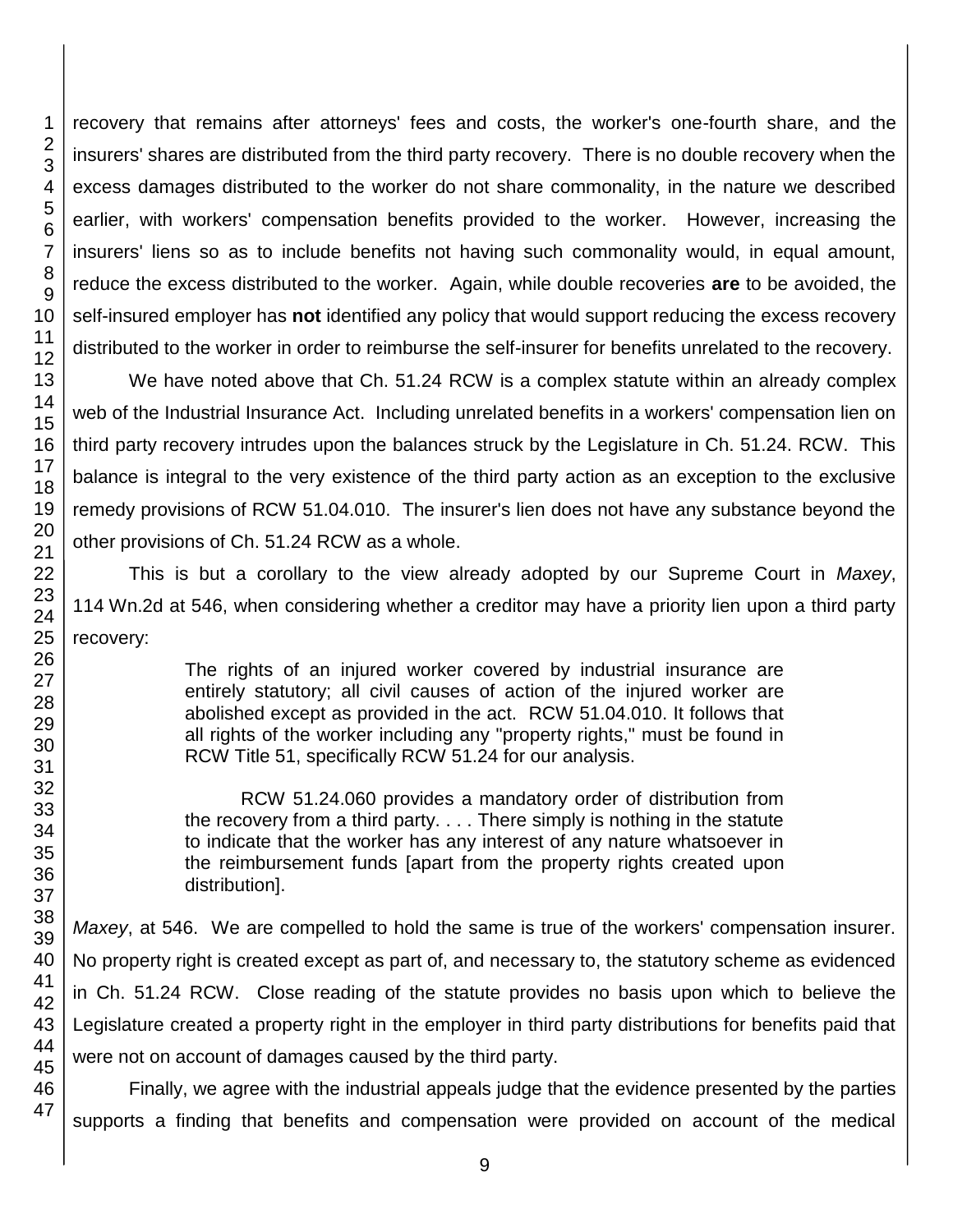malpractice for which the third party recovery was made, beyond the benefits and compensation that would have been provided had the malpractice not occurred. We also agree that this matter should be remanded to the Department to investigate, and to make a determination, as to the precise difference in benefits provided on account of the malpractice as distinct from those benefits that would have been otherwise provided without such malpractice occurring. This is proper in large part because we are reversing the Department order as a matter of law. Remanding to the Department for this purpose provides the Department the opportunity, not otherwise previously assumed to exist under the law, to consider evidence submitted by both the worker and the self- insured employer concerning the difference in benefits provided on account of the malpractice as distinct from those benefits that would have been otherwise provided. However, we reject those findings of fact in the Proposed Decision and Order that go "half-way" on this score. It is sufficient that we make a general finding reflecting that a difference has been shown to exist. Going beyond this unreasonably hampers the Department's capacity to make a factual determination fair to both the worker and the self-insured employer.

Based upon our review of the Proposed Decision and Order and the claimant's Petition for Review, and upon thorough consideration of the entire record before, we make the following:

#### **FINDINGS OF FACT**

1. On June 2, 1997, the claimant, Carma F. Newton, filed an application for industrial insurance benefits with the Department of Labor and Industries, alleging a right ankle and foot injury in the course of her employment with Renton School District No. 403 on April 28, 1997. The claim was allowed and benefits paid. On October 22, 1999, the Department issued an order directing the self-insured employer to pay a permanent partial disability award of 16 percent of the amputation value of the right leg above the knee joint with short thigh stump and closing the claim with time loss compensation paid through October 13, 1998.

On December 10, 1999, the Department issued an order stating that claimant has recovered \$165,000; required distribution of settlement proceeds; net share to attorney \$68,762.85; net share to claimant \$63,106.05; net share to self-insured employer \$32,725.14; net share to Department \$405.95; self-insured employer declares statutory lien for \$56,799.27; Department declares lien for \$695.96; demand made upon the claimant to reimburse the self-insured employer in the amount of \$32,725.14 and the Department in the amount of \$405.95; no benefits or compensation will be paid to the claimant until excess recovery totaling \$22,777.48 has been expended; pursuant to RCW 51.24.060(7) unpaid amount shall bear maximum rate of interest per RCW 19.52.020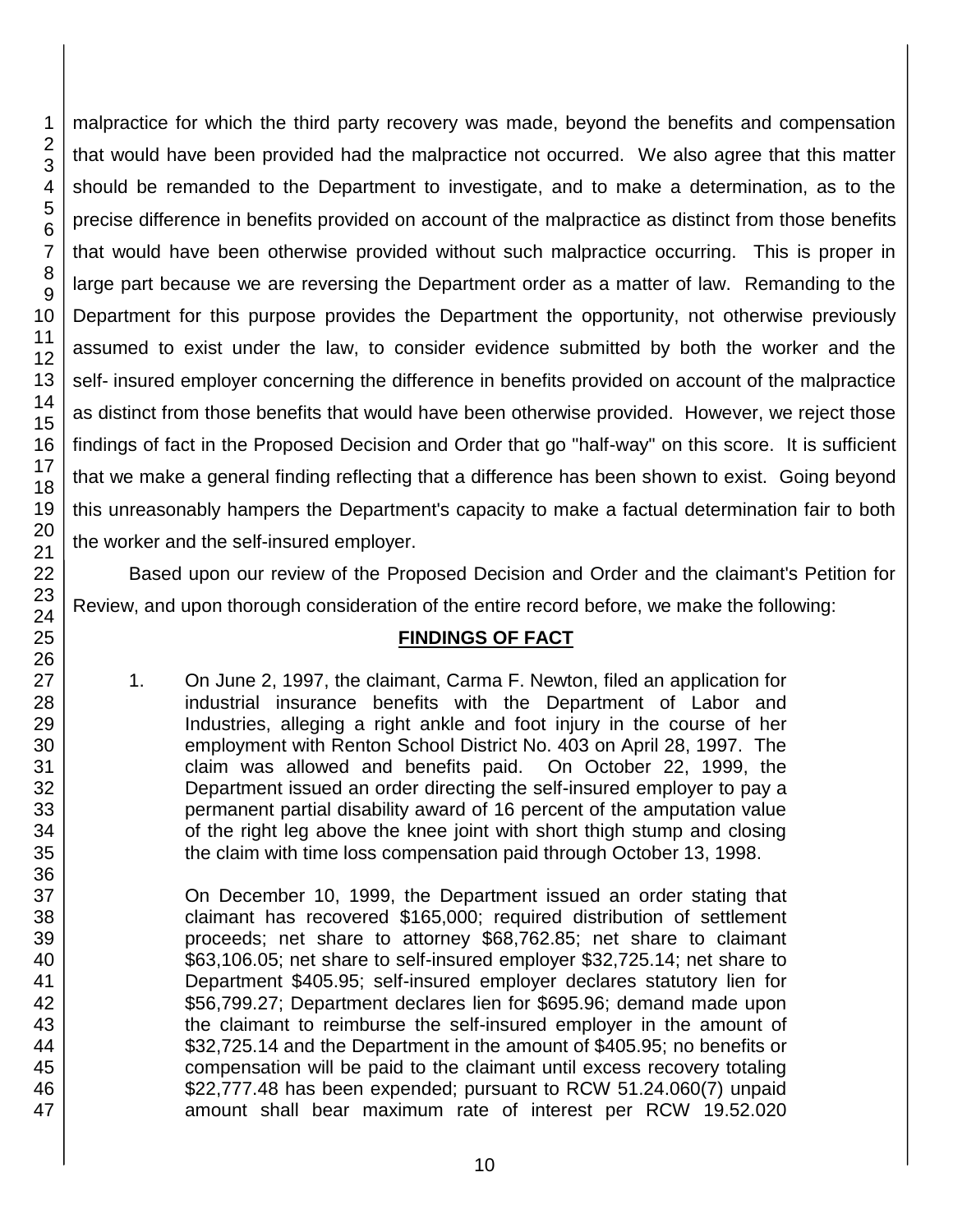beginning 60 days from the date the order is mailed or 60 days from the date the order is communicated.

On January 11, 2000, the claimant filed with the Department a protest and request for reconsideration of the December 10, 1999 Department order. On January 26, 2000, the Department issued an order holding the December 10, 1999 order in abeyance. On March 3, 2000, the Department affirmed the December 10, 1999 order. On March 31, 2000, the claimant filed a Notice of Appeal with the Board of Industrial Insurance Appeals. On April 28, 2000, the Board issued an order granting the appeal, assigning Docket No. 00 13742, and directing that proceedings be held.

- 2. Carma F. Newton sustained an industrial injury to her right foot and ankle on April 28, 1997, in the course of her employment with Renton School District No. 403. The injury occurred when Ms. Newton slipped and fell down some stairs. No third party is responsible for causing Ms. Newton's industrial injury of April 28, 1997.
- 3. Ms. Newton sustained a fractured right heel bone, proximately caused by the industrial injury. Although Ms. Newton saw a physician a short time after the injury, that doctor did not diagnose the fracture. It was not until Ms. Newton saw Martin Tullus, M.D., nearly two months later, that the fracture was diagnosed.
- 4. Ms. Newton filed a third party action under Ch. 51.24 RCW for medical malpractice, related to failure to properly diagnose her condition caused by the industrial injury, against a medical center and a physician. In this action, a recovery of \$165,000 for damages caused by the third party(ies) was made.
- 5. Under Ms. Newton's industrial insurance claim, the self-insured employer Renton School District No. 403, provided some benefits and compensation to Ms. Newton that were not benefits and compensation provided for the injury for which the third party recovery was made. The self-insured employer provided some benefits and compensation that were for the original industrial injury alone as distinct from, and not including, the additional injury caused by the delay in diagnosis for which the medical malpractice recovery was made.
- 6. In its third party distribution order, the Department included, in the workers' compensation insurers' liens on the third party recovery, amounts that were for benefits and compensation that were not provided for the malpractice injury for which the damages were recovered from the third party.